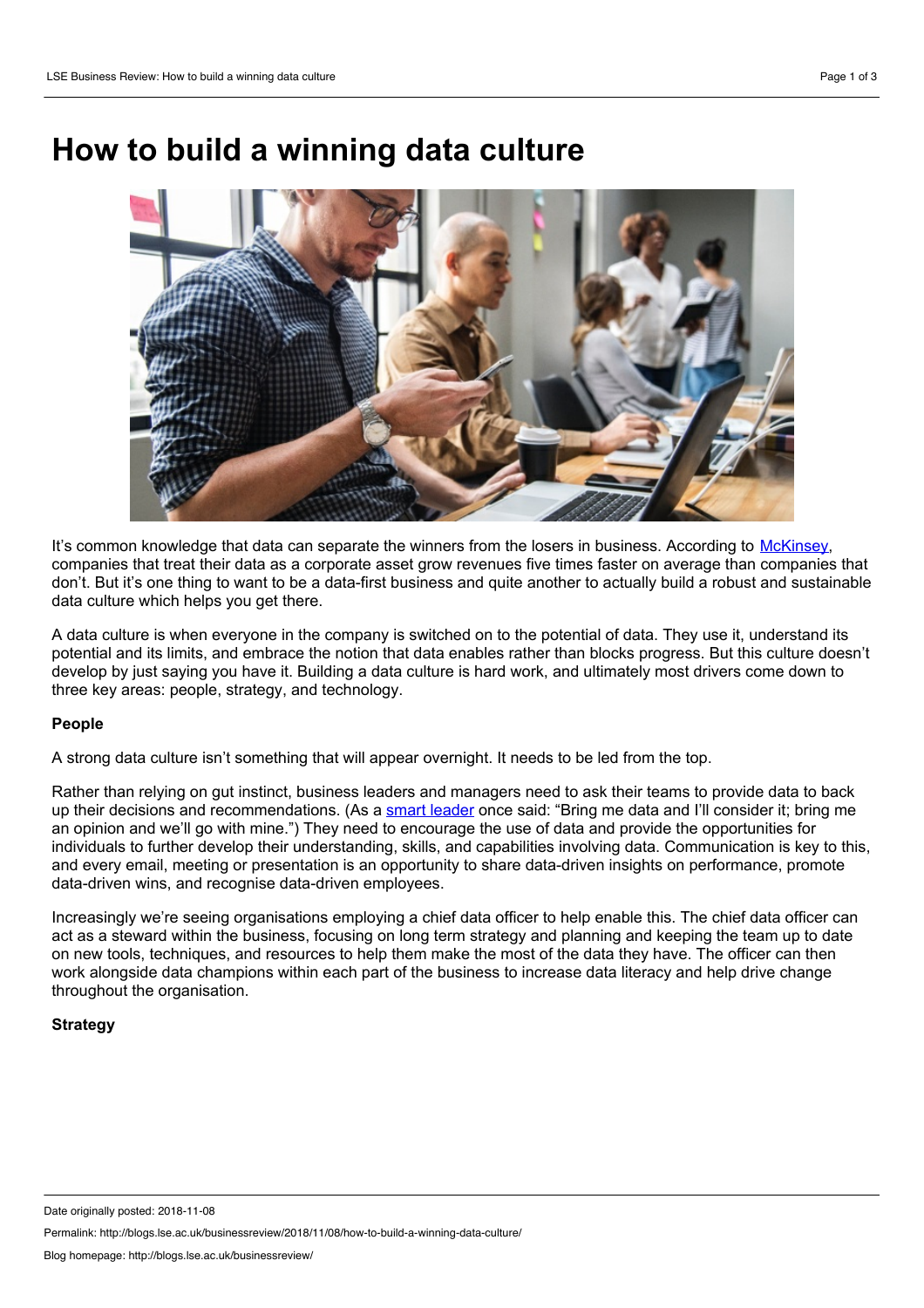Establishing how you're going to implement each stage of your data strategy is important. Leaders must not only look at the broad strokes of the decision to go data-first, but also address important data security and privacy questions too. How will data be stored? Who will be able to access the data and what permissions will they have? Deciding how transparent to make new processes is also important, and who will be able to provide feedback and initiate change. Fundamental to all this are what underlying technology platforms you decide to use. Making sure the least technologically savvy person is comfortable using the chosen systems will be the deciding vote of whether you've created a winning data culture.

Having a clear strategy that lays out answers to the key questions (how, what, when, where and why) should create a positive environment for a data-first organisation to thrive. Think about how the new strategy affects different teams, from the data scientists to marketing to HR. Everyone needs to understand why you're implementing the strategy, why now, and what's their role. It's important that everyone has a baseline understanding of why data is important and what skills they're going to need, use, and develop. How will a data-first strategy help them personally progress as well as improve the business as a whole? What training will the company offer to employees to make a data culture more than just a written manifesto?

## **Technology**

Without data we wouldn't have technology and without technology we wouldn't have data. But for a data culture to thrive, organisations need to make sure that they invest in tools that will support data-driven results both now and in the future. The first part of doing this is removing silos.

It doesn't matter how big or small your company is, there will be silos. A recent study from Skyhigh Networks found that the average enterprise has 91 cloud services in the marketing department alone, and 96 per cent of these are not connected to each other or anything else. So how can teams make data-driven decisions if the data they want to use is in disparate systems? By integrating all of the silos, you're providing a complete, holistic, accurate view of the data across the business, ultimately enabling teams to make data-driven decisions with the whole picture in mind, instead of isolated pockets of disconnected information.

Machine learning can also help drive a data culture. By employing machine learning programs, businesses can enable teams to focus more time on understanding and utilising data to help make decisions, leaving machines to focus on the mundane repetitive tasks getting the data to a stage where it can be useful. Machine learning lets your organisation learn from data, identify patterns, and make recommendations, all automated with minimal human intervention, such that your team can quickly turn insights into action.

## **Evolving data culture**

Ultimately if everyone in the organisation understands at a very top line level how data can help your business, then you're already half way there. By supporting this with a defined, easily understandable data-first strategy and the right technology, you'll be on track to creating a great data culture.

♣♣♣

## *Notes:*

- The post gives the views of its author(s), not the position of LSE Business Review or the London School of *Economics.*
- *Featured image credit: Photo by [rawpixel](https://unsplash.com/photos/7hsDv8uOH7g?utm_source=unsplash&utm_medium=referral&utm_content=creditCopyText) on [Unsplash](https://unsplash.com/search/photos/tech-workers?utm_source=unsplash&utm_medium=referral&utm_content=creditCopyText)*
- *When you leave a comment, you're agreeing to our [Comment](http://blogs.lse.ac.uk/businessreview/comment-policy/) Policy.*



**Gaurav Dhillon** is the chairman and chief executive officer of [SnapLogic,](https://www.snaplogic.com/) overseeing the company's strategy, operations, financing and partnerships. Dhillon is an experienced builder of technology companies. He advocates the use of simpler, faster, and more economic ways to integrate data and applications to improve decision-making and outcomes. As the co-founder and former chief executive of Informatica, he guided it through a successful initial public offering and global expansion to become a market leader.

Permalink: http://blogs.lse.ac.uk/businessreview/2018/11/08/how-to-build-a-winning-data-culture/

Date originally posted: 2018-11-08